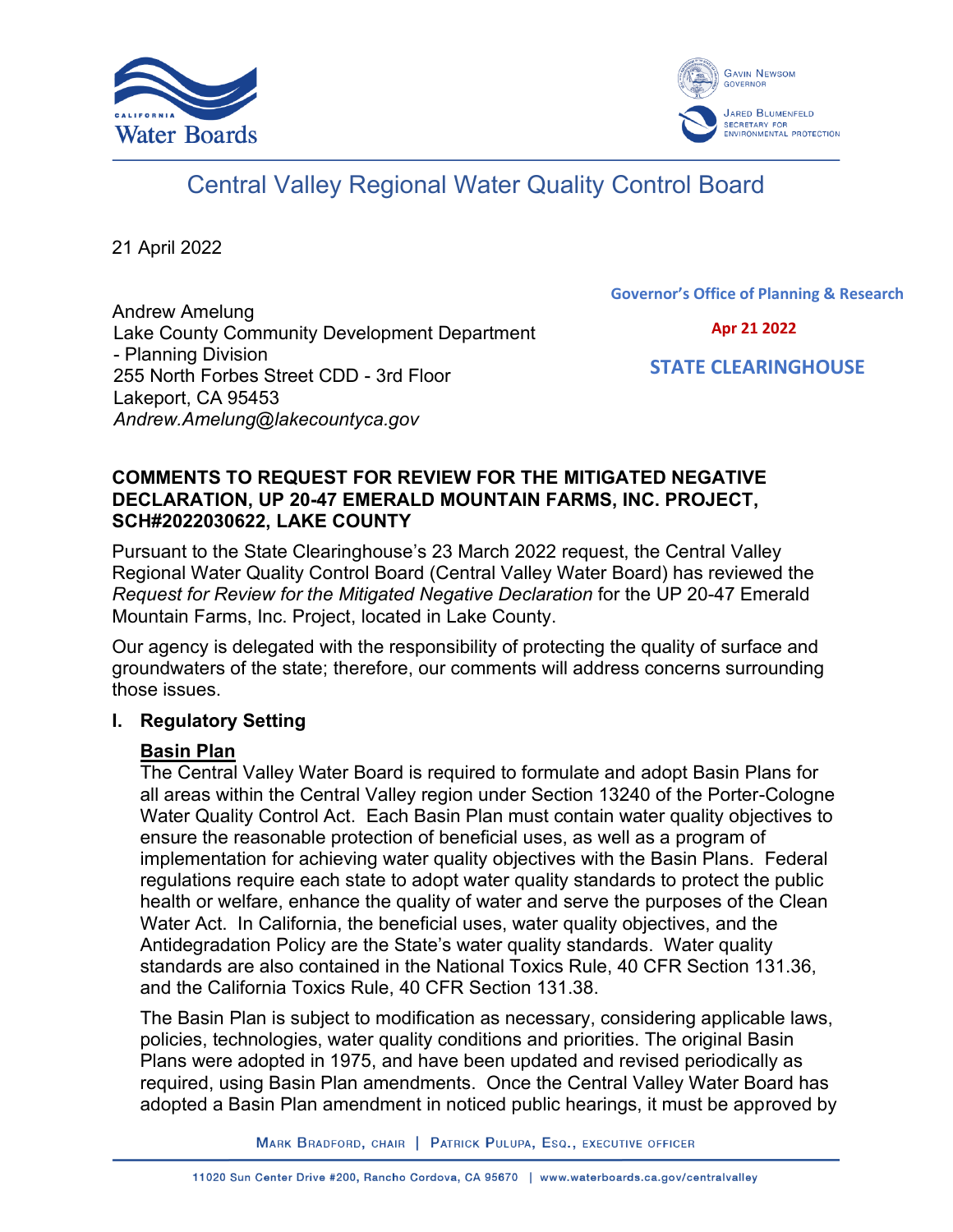the State Water Resources Control Board (State Water Board), Office of Administrative Law (OAL) and in some cases, the United States Environmental Protection Agency (USEPA). Basin Plan amendments only become effective after they have been approved by the OAL and in some cases, the USEPA. Every three (3) years, a review of the Basin Plan is completed that assesses the appropriateness of existing standards and evaluates and prioritizes Basin Planning issues. For more information on the *Water Quality Control Plan for the Sacramento and San Joaquin River Basins*, please visit our website:

[http://www.waterboards.ca.gov/centralvalley/water\\_issues/basin\\_plans/](http://www.waterboards.ca.gov/centralvalley/water_issues/basin_plans/)

## **Antidegradation Considerations**

All wastewater discharges must comply with the Antidegradation Policy (State Water Board Resolution 68-16) and the Antidegradation Implementation Policy contained in the Basin Plan. The Antidegradation Implementation Policy is available on page 74 at:

https://www.waterboards.ca.gov/centralvalley/water\_issues/basin\_plans/sacsjr\_2018 05.pdf

In part it states:

*Any discharge of waste to high quality waters must apply best practicable treatment or control not only to prevent a condition of pollution or nuisance from occurring, but also to maintain the highest water quality possible consistent with the maximum benefit to the people of the State.*

*This information must be presented as an analysis of the impacts and potential impacts of the discharge on water quality, as measured by background concentrations and applicable water quality objectives.*

The antidegradation analysis is a mandatory element in the National Pollutant Discharge Elimination System and land discharge Waste Discharge Requirements (WDRs) permitting processes. The environmental review document should evaluate potential impacts to both surface and groundwater quality.

## **II. Permitting Requirements**

# **Cannabis General Order**

Cannabis cultivation operations are required to obtain coverage under the State Water Resources Control Board's *General Waste Discharge Requirements and Waiver of Waste Discharge Requirements for Discharges of Waste Associated with Cannabis Cultivation Activities Order No. WQ 2017-0023-DWQ* (the Cannabis General Order). Cultivators that divert and store surface water (stream, lake, subterranean stream, etc.) to irrigate cannabis also need a valid water right.

The Water Boards Cannabis Cultivation Programs offer an easy-to-use online Portal for cultivators to apply for both Cannabis General Order coverage and a Cannabis Small Irrigation Use Registration (SIUR) water right, if needed. Visit the Water Boards Cannabis Cultivation Programs Portal at: https://public2.waterboards.ca.gov/CGO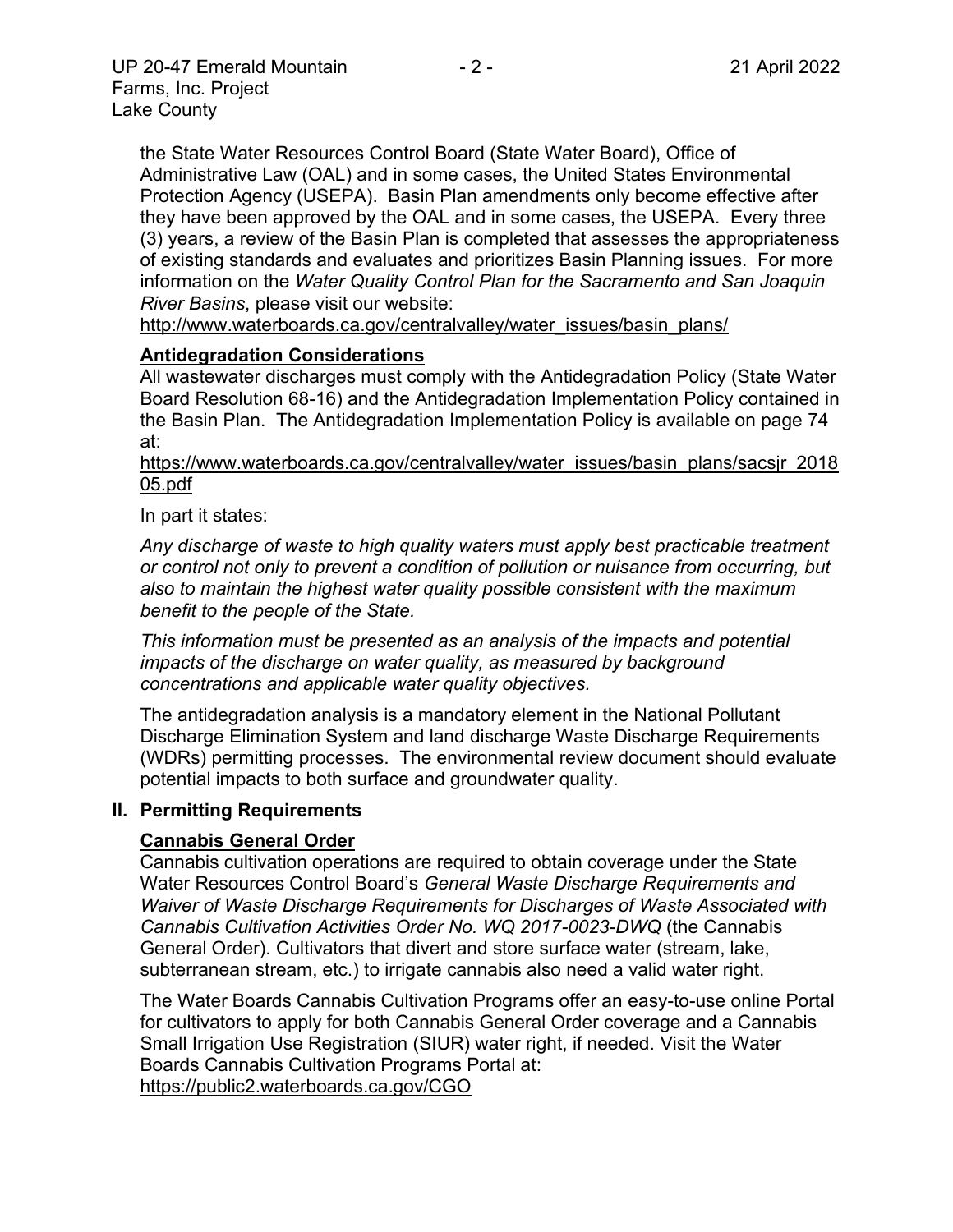Additional information about the Cannabis General Order, Cannabis SIUR Program, and Portal can be found at: www.waterboards.ca.gov/cannabis

For questions about the Cannabis General Order, please contact the Central Valley Water Board's Cannabis Permitting and Compliance Unit at:

centralvalleysacramento@waterboards.ca.gov or (916) 464-3291. For questions about Water Rights (Cannabis SIUR), please contact the State Water Board's Division of Water Rights at: CannabisReg@waterboards.ca.gov or (916) 319-9427.

# **Construction Storm Water General Permit**

Dischargers whose project disturb one or more acres of soil or where projects disturb less than one acre but are part of a larger common plan of development that in total disturbs one or more acres, are required to obtain coverage under the General Permit for Storm Water Discharges Associated with Construction and Land Disturbance Activities (Construction General Permit), Construction General Permit Order No. 2009-0009-DWQ. Construction activity subject to this permit includes clearing, grading, grubbing, disturbances to the ground, such as stockpiling, or excavation, but does not include regular maintenance activities performed to restore the original line, grade, or capacity of the facility. The Construction General Permit requires the development and implementation of a Storm Water Pollution Prevention Plan (SWPPP). For more information on the Construction General Permit, visit the State Water Resources Control Board website at:

[http://www.waterboards.ca.gov/water\\_issues/programs/stormwater/constpermits.sht](http://www.waterboards.ca.gov/water_issues/programs/stormwater/constpermits.shtml) [ml](http://www.waterboards.ca.gov/water_issues/programs/stormwater/constpermits.shtml)

# **Phase I and II Municipal Separate Storm Sewer System (MS4) Permits<sup>1</sup>**

The Phase I and II MS4 permits require the Permittees reduce pollutants and runoff flows from new development and redevelopment using Best Management Practices (BMPs) to the maximum extent practicable (MEP). MS4 Permittees have their own development standards, also known as Low Impact Development (LID)/postconstruction standards that include a hydromodification component. The MS4 permits also require specific design concepts for LID/post-construction BMPs in the early stages of a project during the entitlement and CEQA process and the development plan review process.

For more information on which Phase I MS4 Permit this project applies to, visit the Central Valley Water Board website at:

http://www.waterboards.ca.gov/centralvalley/water\_issues/storm\_water/municipal\_p ermits/

For more information on the Phase II MS4 permit and who it applies to, visit the State Water Resources Control Board at:

<sup>&</sup>lt;sup>1</sup> Municipal Permits = The Phase I Municipal Separate Storm Water System (MS4) Permit covers medium sized Municipalities (serving between 100,000 and 250,000 people) and large sized municipalities (serving over 250,000 people). The Phase II MS4 provides coverage for small municipalities, including non-traditional Small MS4s, which include military bases, public campuses, prisons and hospitals.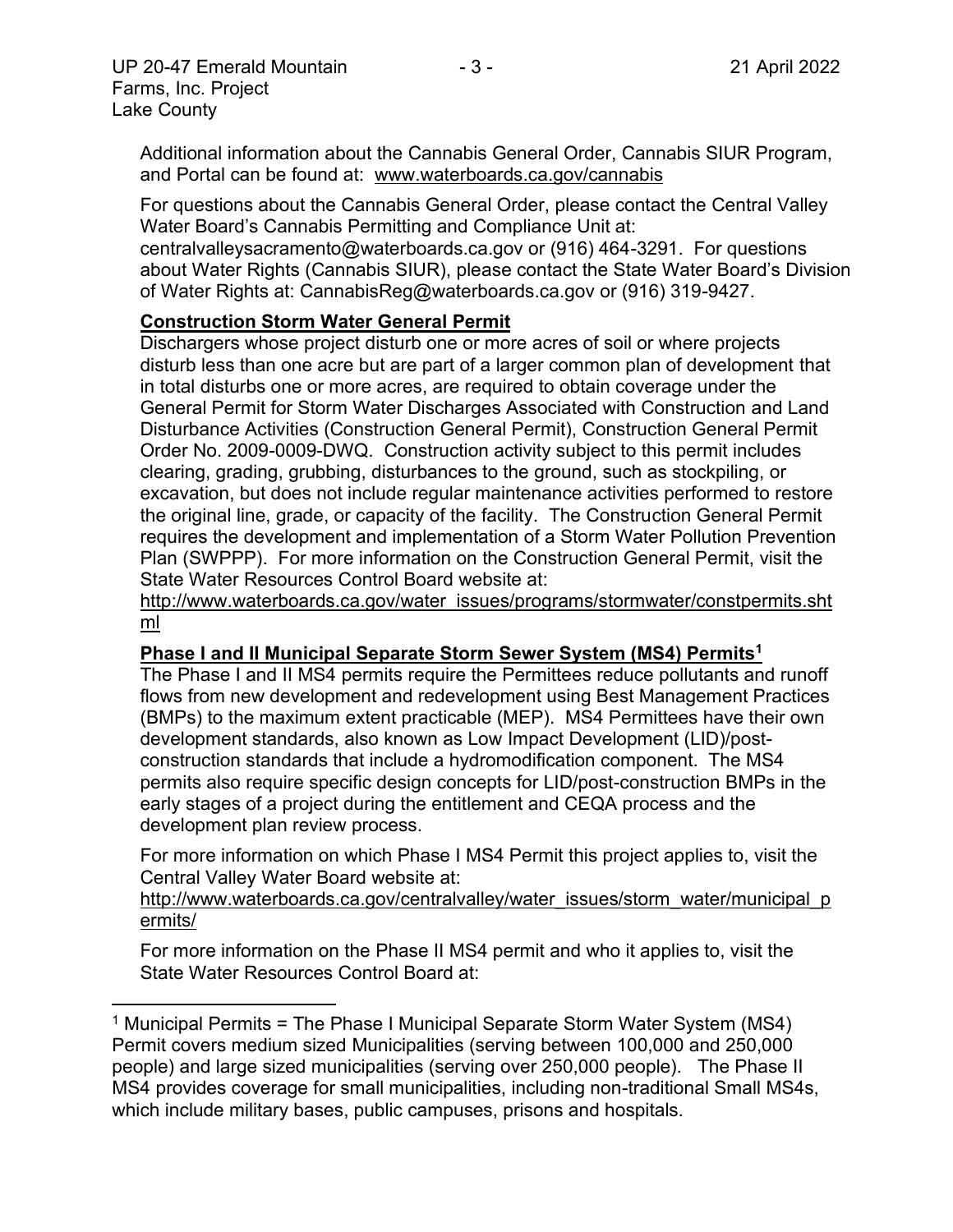#### http://www.waterboards.ca.gov/water\_issues/programs/stormwater/phase\_ii\_munici pal.shtml

# **Industrial Storm Water General Permit**

Storm water discharges associated with industrial sites must comply with the regulations contained in the Industrial Storm Water General Permit Order No. 2014- 0057-DWQ. For more information on the Industrial Storm Water General Permit, visit the Central Valley Water Board website at:

http://www.waterboards.ca.gov/centralvalley/water\_issues/storm\_water/industrial\_ge neral\_permits/index.shtml

## **Clean Water Act Section 404 Permit**

If the project will involve the discharge of dredged or fill material in navigable waters or wetlands, a permit pursuant to Section 404 of the Clean Water Act may be needed from the United States Army Corps of Engineers (USACE). If a Section 404 permit is required by the USACE, the Central Valley Water Board will review the permit application to ensure that discharge will not violate water quality standards. If the project requires surface water drainage realignment, the applicant is advised to contact the Department of Fish and Game for information on Streambed Alteration Permit requirements. If you have any questions regarding the Clean Water Act Section 404 permits, please contact the Regulatory Division of the Sacramento District of USACE at (916) 557-5250.

## **Clean Water Act Section 401 Permit – Water Quality Certification**

If an USACE permit (e.g., Non-Reporting Nationwide Permit, Nationwide Permit, Letter of Permission, Individual Permit, Regional General Permit, Programmatic General Permit), or any other federal permit (e.g., Section 10 of the Rivers and Harbors Act or Section 9 from the United States Coast Guard), is required for this project due to the disturbance of waters of the United States (such as streams and wetlands), then a Water Quality Certification must be obtained from the Central Valley Water Board prior to initiation of project activities. There are no waivers for 401 Water Quality Certifications. For more information on the Water Quality Certification, visit the Central Valley Water Board website at:

https://www.waterboards.ca.gov/centralvalley/water\_issues/water\_quality\_certificatio n/

# **Waste Discharge Requirements – Discharges to Waters of the State**

If USACE determines that only non-jurisdictional waters of the State (i.e., "nonfederal" waters of the State) are present in the proposed project area, the proposed project may require a Waste Discharge Requirement (WDR) permit to be issued by Central Valley Water Board. Under the California Porter-Cologne Water Quality Control Act, discharges to all waters of the State, including all wetlands and other waters of the State including, but not limited to, isolated wetlands, are subject to State regulation. For more information on the Waste Discharges to Surface Water NPDES Program and WDR processes, visit the Central Valley Water Board website at:https://www.waterboards.ca.gov/centralvalley/water\_issues/waste\_to\_surface\_wat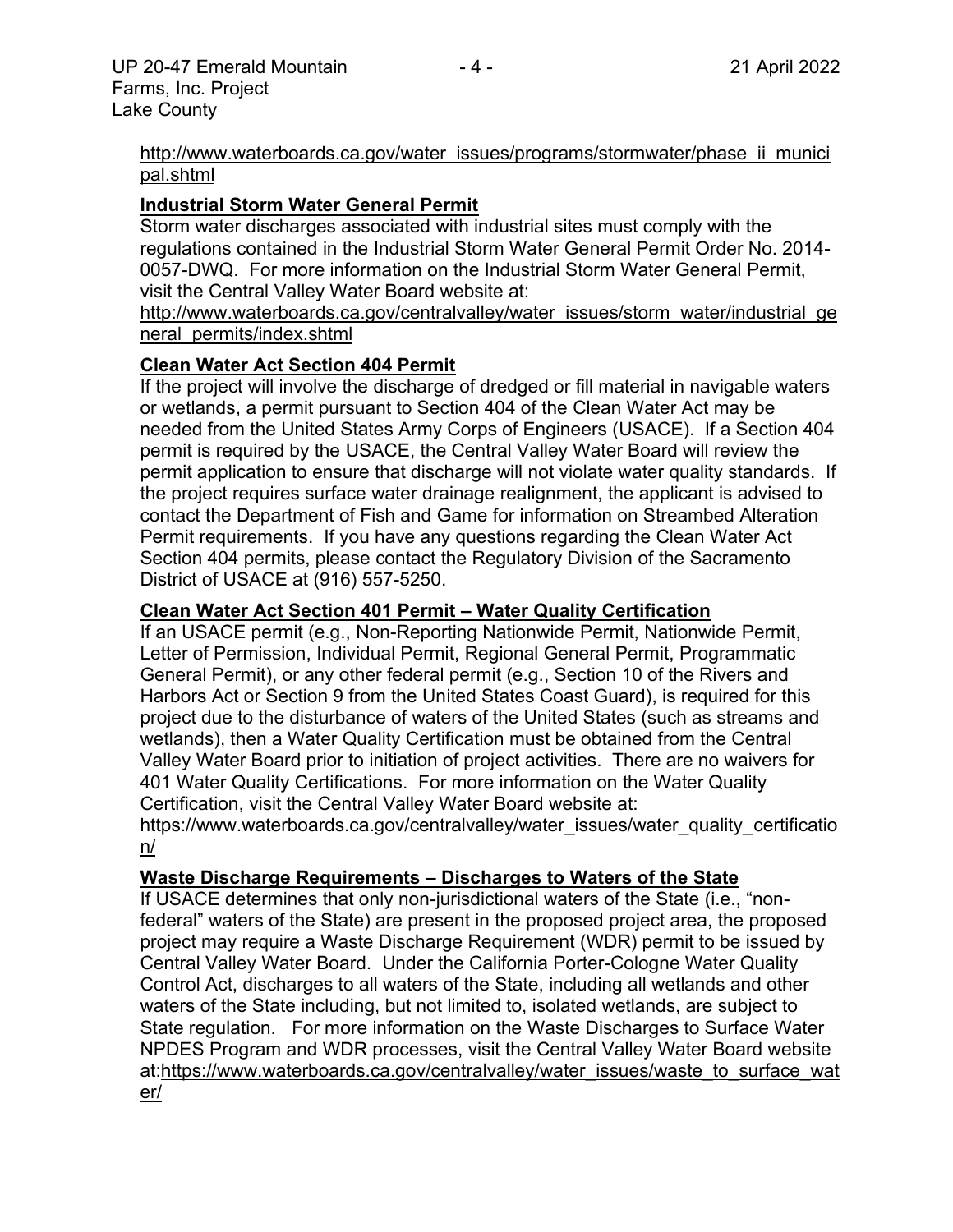Projects involving excavation or fill activities impacting less than 0.2 acre or 400 linear feet of non-jurisdictional waters of the state and projects involving dredging activities impacting less than 50 cubic yards of non-jurisdictional waters of the state may be eligible for coverage under the State Water Resources Control Board Water Quality Order No. 2004-0004-DWQ (General Order 2004-0004). For more information on the General Order 2004-0004, visit the State Water Resources Control Board website at:

https://www.waterboards.ca.gov/board\_decisions/adopted\_orders/water\_quality/200 4/wqo/wqo2004-0004.pdf

## **Dewatering Permit**

If the proposed project includes construction or groundwater dewatering to be discharged to land, the proponent may apply for coverage under State Water Board General Water Quality Order (Low Threat General Order) 2003-0003 or the Central Valley Water Board's Waiver of Report of Waste Discharge and Waste Discharge Requirements (Low Threat Waiver) R5-2018-0085. Small temporary construction dewatering projects are projects that discharge groundwater to land from excavation activities or dewatering of underground utility vaults. Dischargers seeking coverage under the General Order or Waiver must file a Notice of Intent with the Central Valley Water Board prior to beginning discharge.

For more information regarding the Low Threat General Order and the application process, visit the Central Valley Water Board website at:

http://www.waterboards.ca.gov/board\_decisions/adopted\_orders/water\_quality/2003/ wqo/wqo2003-0003.pdf

For more information regarding the Low Threat Waiver and the application process, visit the Central Valley Water Board website at:

https://www.waterboards.ca.gov/centralvalley/board\_decisions/adopted\_orders/waiv ers/r5-2018-0085.pdf

# **Limited Threat General NPDES Permit**

If the proposed project includes construction dewatering and it is necessary to discharge the groundwater to waters of the United States, the proposed project will require coverage under a National Pollutant Discharge Elimination System (NPDES) permit. Dewatering discharges are typically considered a low or limited threat to water quality and may be covered under the General Order for *Limited Threat Discharges to Surface Water* (Limited Threat General Order). A complete Notice of Intent must be submitted to the Central Valley Water Board to obtain coverage under the Limited Threat General Order. For more information regarding the Limited Threat General Order and the application process, visit the Central Valley Water Board website at:

https://www.waterboards.ca.gov/centralvalley/board\_decisions/adopted\_orders/gene ral\_orders/r5-2016-0076-01.pdf

# **NPDES Permit**

If the proposed project discharges waste that could affect the quality of surface waters of the State, other than into a community sewer system, the proposed project